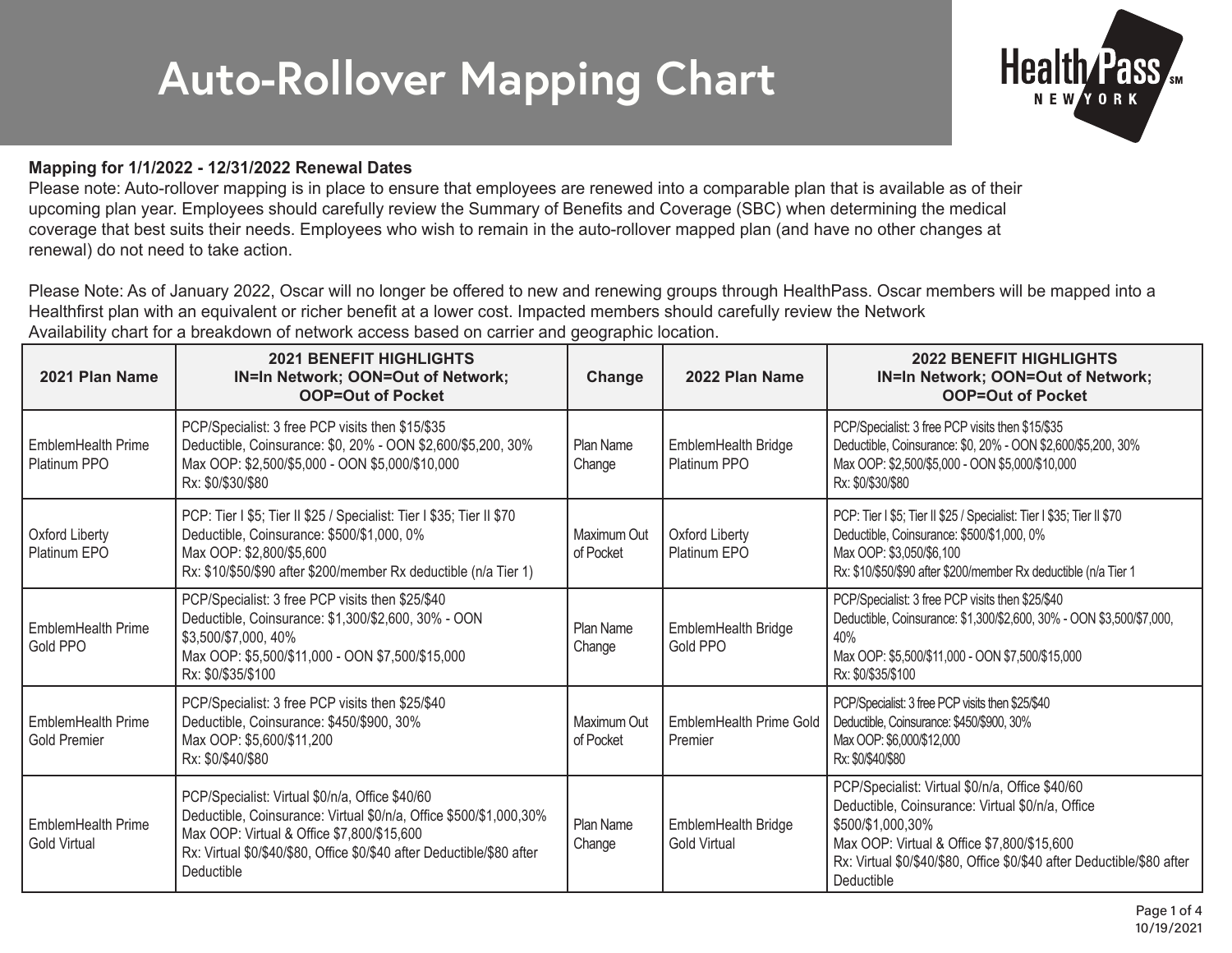| 2021 Plan Name                                  | <b>2021 BENEFIT HIGHLIGHTS</b><br>IN=In Network; OON=Out of Network;<br><b>OOP=Out of Pocket</b>                                                                                      | Change                          | 2022 Plan Name                           | <b>2022 BENEFIT HIGHLIGHTS</b><br>IN=In Network; OON=Out of Network;<br><b>OOP=Out of Pocket</b>                                                                                      |
|-------------------------------------------------|---------------------------------------------------------------------------------------------------------------------------------------------------------------------------------------|---------------------------------|------------------------------------------|---------------------------------------------------------------------------------------------------------------------------------------------------------------------------------------|
| <b>EmblemHealth Select</b><br>Care Gold Premier | PCP/Specialist: 3 free PCP visits then \$25/\$40<br>Deductible, Coinsurance: \$450/\$900, 30%<br>Max OOP: \$5,600/\$11,200<br>Rx: \$0/\$40/\$80                                       | Maximum Out<br>of Pocket        | EmblemHealth Select<br>Care Gold Premier | PCP/Specialist: 3 free PCP visits then \$25/\$40<br>Deductible, Coinsurance: \$450/\$900, 30%<br>Max OOP: \$6,000/\$12,000<br>Rx: \$0/\$40/\$80                                       |
| EmblemHealth Select<br>Care Gold Value          | PCP/Specialist: 3 free PCP visits then \$25/\$40<br>Deductible, Coinsurance: \$2,300/\$4,600, 30%<br>Max OOP: \$5,300/\$10,600<br>Rx: \$0/\$40 after Deductible/\$80 after Deductible | Deductible and<br>Out of Pocket | EmblemHealth Select<br>Care Gold Value   | PCP/Specialist: 3 free PCP visits then \$25/\$40<br>Deductible, Coinsurance: \$2,500/\$5,000, 30%<br>Max OOP: \$7,000/\$14,000<br>Rx: \$0/\$40 after Deductible/\$80 after Deductible |
| <b>Healthfirst Gold</b><br>Pro EPO              | PCP/Specialist: \$25/\$40<br>Deductible, Coinsurance: \$0, 0% (15% DME)<br>Max OOP: \$5,250/\$10,500<br>Rx: \$10/\$50/\$85                                                            | Maximum Out<br>of Pocket        | <b>Healthfirst Gold</b><br>Pro EPO       | PCP/Specialist: \$25/\$40<br>Deductible, Coinsurance: \$0, 0% (15% DME)<br>Max OOP: \$5,275/\$10,550<br>Rx: \$10/\$50/\$85                                                            |
| Oscar Circle Gold 2000                          | PCP/Specialist: \$25/\$50<br>Deductible, Coinsurance: \$2,000/\$4,000, 20%<br>Max OOP: \$6,000/\$12,000<br>Rx: \$10/\$50 after ded/\$100 after ded (Rx ded \$150/\$300)               | Discontinued<br>Plan            | <b>Healthfirst Gold</b><br>Pro EPO       | PCP/Specialist: \$25/\$40<br>Deductible, Coinsurance: \$0, 0% (15% DME)<br>Max OOP: \$5,275/\$10,550<br>Rx: \$10/\$50/\$85                                                            |
| Oxford Metro<br>Gold EPO 25/40 G                | PCP/Specialist: \$25/\$40<br>Deductible, Coinsurance: \$1,250/\$2,500, 20%<br>Max OOP: \$5,500/\$11,000<br>Rx: \$10/\$65/\$95 after \$150/member Rx deductible (n/a Tier 1)           | Maximum Out<br>of Pocket        | Oxford Metro<br>Gold EPO 25/40 G         | PCP/Specialist: \$25/\$40<br>Deductible, Coinsurance: \$1,250/\$2,500, 20%<br>Max OOP: \$6,000/\$12,000<br>Rx: \$10/\$65/\$95 after \$150/member Rx deductible (n/a Tier 1)           |
| Oxford Metro<br>Gold EPO 25/40                  | PCP/Specialist: \$25/\$40<br>Deductible, Coinsurance: \$1,250/\$2,500, 20%<br>Max OOP: \$5,500/\$11,000<br>Rx: \$10/\$65/\$95 after \$150/member Rx deductible (n/a Tier 1)           | Maximum Out<br>of Pocket        | Oxford Metro<br><b>Gold EPO 25/40</b>    | PCP/Specialist: \$25/\$40<br>Deductible, Coinsurance: \$1,250/\$2,500, 20%<br>Max OOP: \$6,000/\$12,000<br>Rx: \$10/\$65/\$95 after \$150/member Rx deductible (n/a Tier 1)           |
| <b>Oxford Liberty</b><br>Gold EPO 30/60         | PCP/Specialist: \$30/\$60<br>Deductible, Coinsurance: \$2,000/\$4,000, 30%<br>Max OOP: \$7,900/\$15,800<br>Rx: \$10/\$50/\$90 after \$200/member Rx deductible (n/a Tier 1)           | Maximum Out<br>of Pocket        | Oxford Liberty<br>Gold EPO 30/60         | PCP/Specialist: \$30/\$60<br>Deductible, Coinsurance: \$2,000/\$4,000, 30%<br>Max OOP: \$8,400/\$16,800<br>Rx: \$10/\$50/\$90 after \$200/member Rx deductible (n/a Tier 1)           |
| Oxford Liberty Gold EPO<br>30/60 G*             | PCP/Specialist: \$30/\$60<br>Deductible, Coinsurance: \$1,250/\$2,500, 0%<br>Max OOP: \$5,900/\$11,800<br>Rx: \$10/\$50/\$90 after \$200/member Rx deductible (n/a Tier 1)            | Maximum Out<br>of Pocket        | Oxford Liberty<br>Gold EPO 30/60 G       | PCP/Specialist: \$30/\$60<br>Deductible, Coinsurance: \$1,250/\$2,500, 0%<br>Max OOP: \$6,400/\$12,800<br>Rx: \$10/\$50/\$90 after \$200/member Rx deductible (n/a Tier 1)            |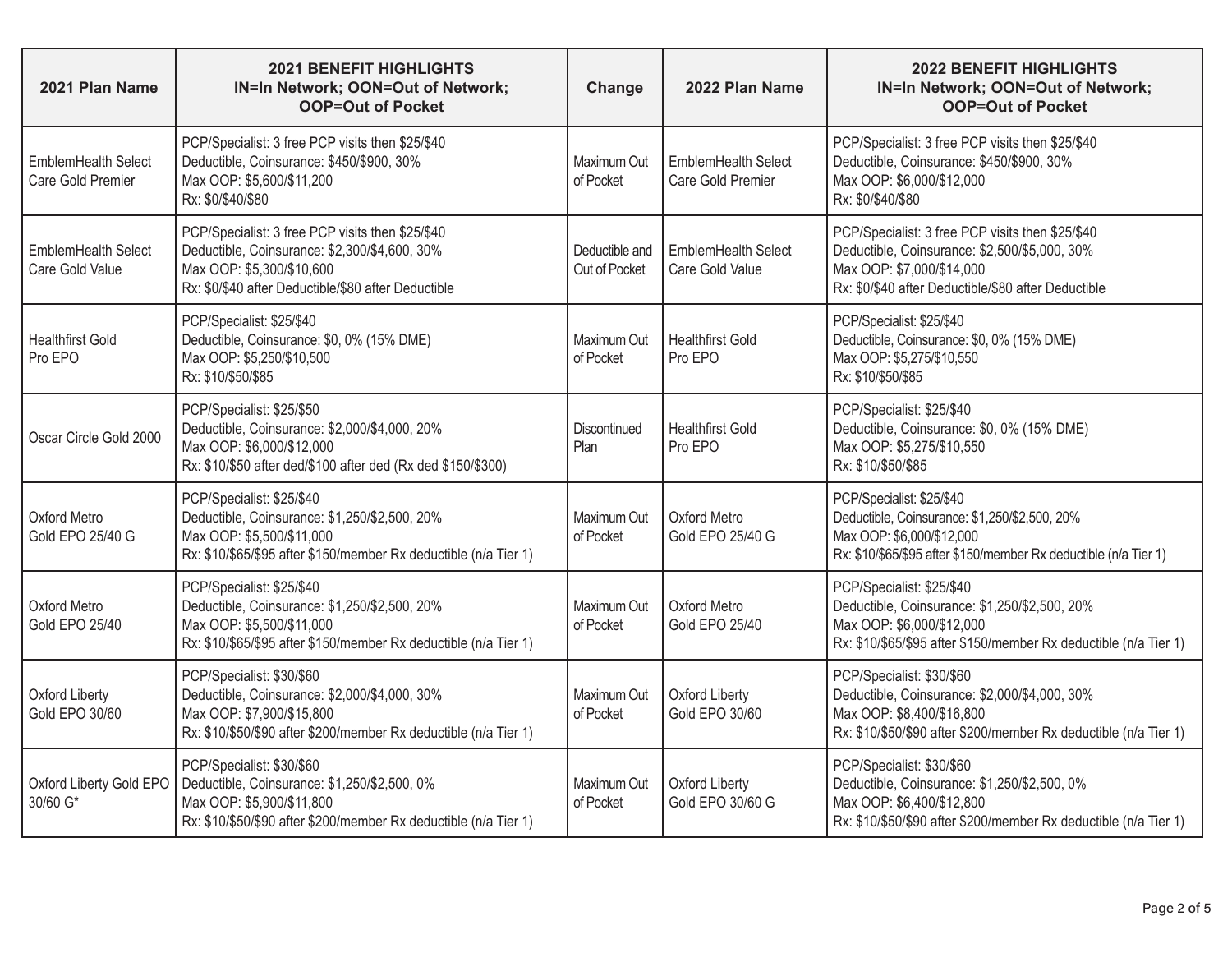| 2021 Plan Name                              | <b>2021 BENEFIT HIGHLIGHTS</b><br>IN=In Network; OON=Out of Network;<br><b>OOP=Out of Pocket</b>                                                                                    | Change                          | 2022 Plan Name                              | <b>2022 BENEFIT HIGHLIGHTS</b><br>IN=In Network; OON=Out of Network;<br><b>OOP=Out of Pocket</b>                                                                                    |
|---------------------------------------------|-------------------------------------------------------------------------------------------------------------------------------------------------------------------------------------|---------------------------------|---------------------------------------------|-------------------------------------------------------------------------------------------------------------------------------------------------------------------------------------|
| Oxford Liberty<br>Gold EPO 25/50 ZD         | PCP/Specialist: \$25/\$50<br>Deductible, Coinsurance: \$0, 0%<br>Max OOP: \$5,500/\$11,000<br>Rx: \$10/\$50/\$90 after \$200/member Rx deductible (n/a Tier 1)                      | Maximum Out<br>of Pocket        | Oxford Liberty Gold EPO<br>25/50 ZD         | PCP/Specialist: \$25/\$50<br>Deductible, Coinsurance: \$0, 0%<br>Max OOP: \$6,000/\$12,000<br>Rx: \$10/\$50/\$90 after \$200/member Rx deductible (n/a Tier 1)                      |
| Oxford Liberty<br>Gold HSA 1500 Motion      | PCP/Specialist: Deductible then 10% coins<br>Deductible, Coinsurance: \$1,500/\$3,000, 10%<br>Max OOP: \$5,000/\$10,000<br>Rx: Deductible then \$10/\$50/\$90                       | Maximum Out<br>of Pocket        | Oxford Liberty Gold HSA<br>1500 Motion      | PCP/Specialist: Deductible then 10% coins<br>Deductible, Coinsurance: \$1,500/\$3,000, 10%<br>Max OOP: \$5,500/\$11,000<br>Rx: Deductible then \$10/\$50/\$90                       |
| EmblemHealth Prime<br><b>Silver Premier</b> | PCP/Specialist: 3 free PCP visits then \$35/\$65<br>Deductible, Coinsurance: \$3,600/\$7,200, 40%<br>Max OOP: \$7,800/\$15,600<br>Rx: \$0/\$40/\$80                                 | Deductible and<br>Out of Pocket | EmblemHealth Prime<br><b>Silver Premier</b> | PCP/Specialist: 3 free PCP visits then \$35/\$65<br>Deductible, Coinsurance: \$3,800/\$7,600, 40%<br>Max OOP: \$8,000/\$16,000<br>Rx: \$0/\$40/\$80                                 |
| EmblemHealth Select<br>Care Silver Premier  | PCP/Specialist: \$40/\$75<br>Deductible, Coinsurance: \$3,000/\$6,000, 30%<br>Max OOP: \$8,150/\$16,300<br>Rx: \$20/\$50 after ded/\$100 after ded (Rx ded \$100/\$200)             | Deductible and<br>Out of Pocket | EmblemHealth Select<br>Care Silver Premier  | PCP/Specialist: 3 free PCP visits then \$35/\$65<br>Deductible, Coinsurance: \$3,800/\$7,600, 40%<br>Max OOP: \$8,000/\$16,000<br>Rx: \$0/\$40/\$80                                 |
| EmblemHealth Select<br>Care Silver Value    | PCP/Specialist: 3 free PCP visits then \$10/\$55<br>Deductible, Coinsurance: \$6,700/\$13,400, 0%<br>Max OOP: \$6,700/\$13,400<br>Rx: \$0/\$0 after Deductible/\$0 after Deductible | Deductible and<br>Out of Pocket | EmblemHealth Select<br>Care Silver Value    | PCP/Specialist: 3 free PCP visits then \$10/\$55<br>Deductible, Coinsurance: \$7,000/\$14,000, 0%<br>Max OOP: \$7,000/\$14,000<br>Rx: \$0/\$0 after Deductible/\$0 after Deductible |
| EmblemHealth<br>Millennium Silver Value G   | PCP/Specialist: 3 free PCP visits then \$10/\$55<br>Deductible, Coinsurance: \$6,700/\$13,400, 0%<br>Max OOP: \$6,700/\$13,400<br>Rx: \$0/\$0 after Deductible/\$0 after Deductible | Deductible and<br>Out of Pocket | EmblemHealth<br>Millennium Silver Value G   | PCP/Specialist: 3 free PCP visits then \$10/\$55<br>Deductible, Coinsurance: \$7,000/\$14,000, 0%<br>Max OOP: \$7,000/\$14,000<br>Rx: \$0/\$0 after Deductible/\$0 after Deductible |
| EmblemHealth Prime<br>Silver HSA            | PPCP/Specialist: Deductible then \$30/\$50 copay<br>Deductible, Coinsurance: \$3,000/\$6,000, 40%<br>Max OOP: \$6,000/\$12,000<br>Rx: Deductible then \$15/\$45/\$80                | Maximum Out<br>of Pocket        | EmblemHealth Prime<br>Silver HSA            | PCP/Specialist: Deductible then \$30/\$50 copay<br>Deductible, Coinsurance: \$3,000/\$6,000, 40%<br>Max OOP: \$6,800/\$13,600<br>Rx: Deductible then \$15/\$45/\$80                 |
| Oscar Circle Silver 5000                    | PCP/Specialist: \$40/\$75<br>Deductible, Coinsurance: \$5,000/\$10,000, 50%<br>Max OOP: \$8,550/\$17,100<br>Rx: \$10/Deductible then 50%/Deductible then 50%                        | Discontinued<br>Plan            | <b>Healthfirst Silver</b><br>Pro EPO        | PCP/Specialist: \$35/\$70<br>Deductible, Coinsurance: \$4,300/\$8,600, 40%<br>Max OOP: \$8,150/\$16,300<br>Rx: \$20/\$60/\$110                                                      |
| Oxford Metro<br>Silver EPO 30/80 G          | PCP/Specialist: \$30/\$80<br>Deductible, Coinsurance: \$3,500/\$7,000, 30%<br>Max OOP: \$8,550/\$17,100<br>Rx: \$10/\$65/\$95 after \$150/member Rx deductible (n/a Tier 1)         | Maximum Out<br>of Pocket        | Oxford Metro Silver<br>EPO 30/80 G          | PCP/Specialist: \$30/\$80<br>Deductible, Coinsurance: \$3,500/\$7,000, 30%<br>Max OOP: \$8,700/\$17,400<br>Rx: \$10/\$65/\$95 after \$150/member Rx deductible (n/a Tier 1)         |